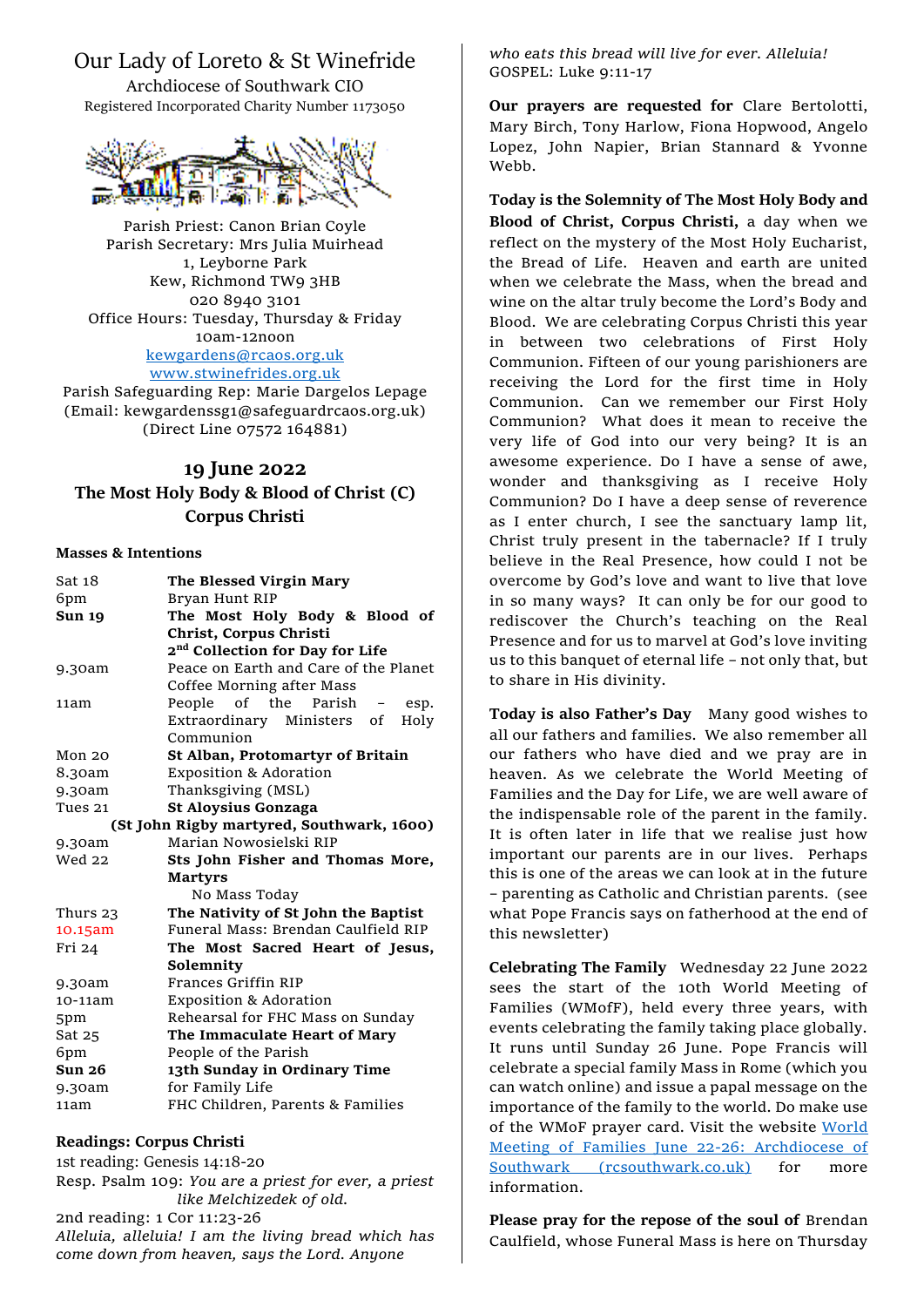23 June at 10.15am. Please also keep his family in your prayers.

**Fr Tom Scannell** is settling in to his new home at St Peter's Residence, 2a Meadow Road, London SW8 1QH. Fr Tom celebrates his 80th birthday and the anniversary of his priestly ordination on 6 July 2022. Please do remember Fr Tom in your prayers and he would be delighted to receive a card from you.

**Congratulations** and the assurance of our prayers to Krzysztof Kaczmarski (son of Ella and Richard Kaczmarski) and Tatiana de Berg who celebrate their marriage in Monmouth on Saturday 25 June. May God's blessing be on them all the days of their lives.

**Second Collection Today for the Day for Life,** a special day in the Church's year dedicated to celebrating the sacredness of life from conception to natural death. The proceeds from this collection provide core funding for the Anscombe Bioethics Centre and to assist other life related activities supported by the Church., usually by means of grants made to support Catholic charities working in the particular field determined by the theme of the year. This year the focus is in on caring for and valuing the elderly. The COVID pandemic highlighted the desperate plight of many older people, especially those in care homes and those struggling with long-term chronic conditions such as dementia. They carried the highest burden which included prolonged isolation, the distress for families being unable to visit, delayed medical interventions and tragic, isolated, deaths followed by shortened, minimal, funeral rites. Many family members and friends continue to bear the wounds of deep grief and are still in need of healing.

**Catechesis on Old Age in Early 2022,** over a number of weeks, Pope Francis used his weekly Wednesday audience to offer an in-depth catechesis on old age. Here is just one glimpse of the Pope's wisdom: *The little ones learn the power of tenderness and respect for frailty: irreplaceable lessons that are easier to impart and receive with grandparents. For their part, grandparents learn that tenderness and frailty are not solely signs of decline: for young people, they are conditions that humanise the future.* (Pope Francis, Catechesis on Old Age – on the Vatican website: [www.vatican.va](http://www.vatican.va/)*)*

**Parish Coffee Morning after the 9.30am Mass Today.** In view of the planned redevelopment of the Kew Retail Park site, we have arranged for a representative of JTP Architects to attend today's Parish Coffee Morning. **Kew Retail Park** is an important site in Kew and is jointly owned by St George and Marks & Spencer. The site has been allocated in the London Borough of Richmond upon Thames draft Local Plan for residential-led, mixeduse development. Charles Campion RIBA AoU, Partner at JTP Architects, will be available at our Coffee Morning to answer your questions and to encourage attendance at the Community Planning Weekend which will be held on 24-25 June at the National Archives. Poster in the narthex or visit: [https://www.jtp.co.uk/projects/kewretailpark.](https://www.jtp.co.uk/projects/kewretailpark)

**Junior Church** We need more volunteers to help if we are to maintain Junior Church on Sundays during term-time. Two of our current volunteers will be moving from the parish in the near future.

**Acutis Club** will next meet on 26 June at 4.30-6pm.

**Masses During June** The 9.30am and 11am Sunday choirs will combine for the 11am Mass on 26 June for the First Holy Communion Mass. The organ will continue at the 9.30am Masses but there will be less singing.

**Masses During July** Fr Tom Ryan will celebrate the 6pm Mass on 2 July as I will be at an Ordination. I will also be at an Ordination on 9 July. I have not been able to find a supply priest for that day. There will be NO 6PM MASS on Saturday 9 July. However, there are 3 Masses on Sunday 10 July: 9.30am and 11am and Mass at 3pm organised by the SVP for the Anointing of the Sick – all are welcome. I am away at my niece's wedding on 16 July. Masses that weekend will be covered by the annual Mission Appeal priest.

**Masses During August** Many parishioners are away in August and the choirs, too, will be resting. We will have two weekend Masses during August: Saturday 6pm and Sunday 10.30am. Please note the Sunday morning time. Weekday Masses as usual.

**Parish Finances - Total offertory donations for May 2022:** £5,989.68. Breakdown as follows: Standing Orders into parish bank account £3,764; Contactless devices in church £923.20; Contactless via donation button on parish website £88.82; Collection plate (includes cash / cheques/ Charity Aid vouchers) in church £1,213.66. The 'offertory donations' are the total monthly giving for the life of the parish and exclude diocesan 2nd collections and third-party collections which are forwarded to the diocese or the third party (for example, the collection for Ukraine). Many thanks to you all for your generosity.

**The Final First Holy Communion Mass** is on Sunday 26 June at the 11am Mass. There will be a rehearsal starting promptly at 5pm on Friday 24 June. Please keep the children and their families in your prayers. The Eucharist is the greatest gift.

**A Prayer for Peace in Ukraine** *O God of peace, who are peace itself, and whom a spirit of discord cannot grasp, nor a violent mind receive, grant that those*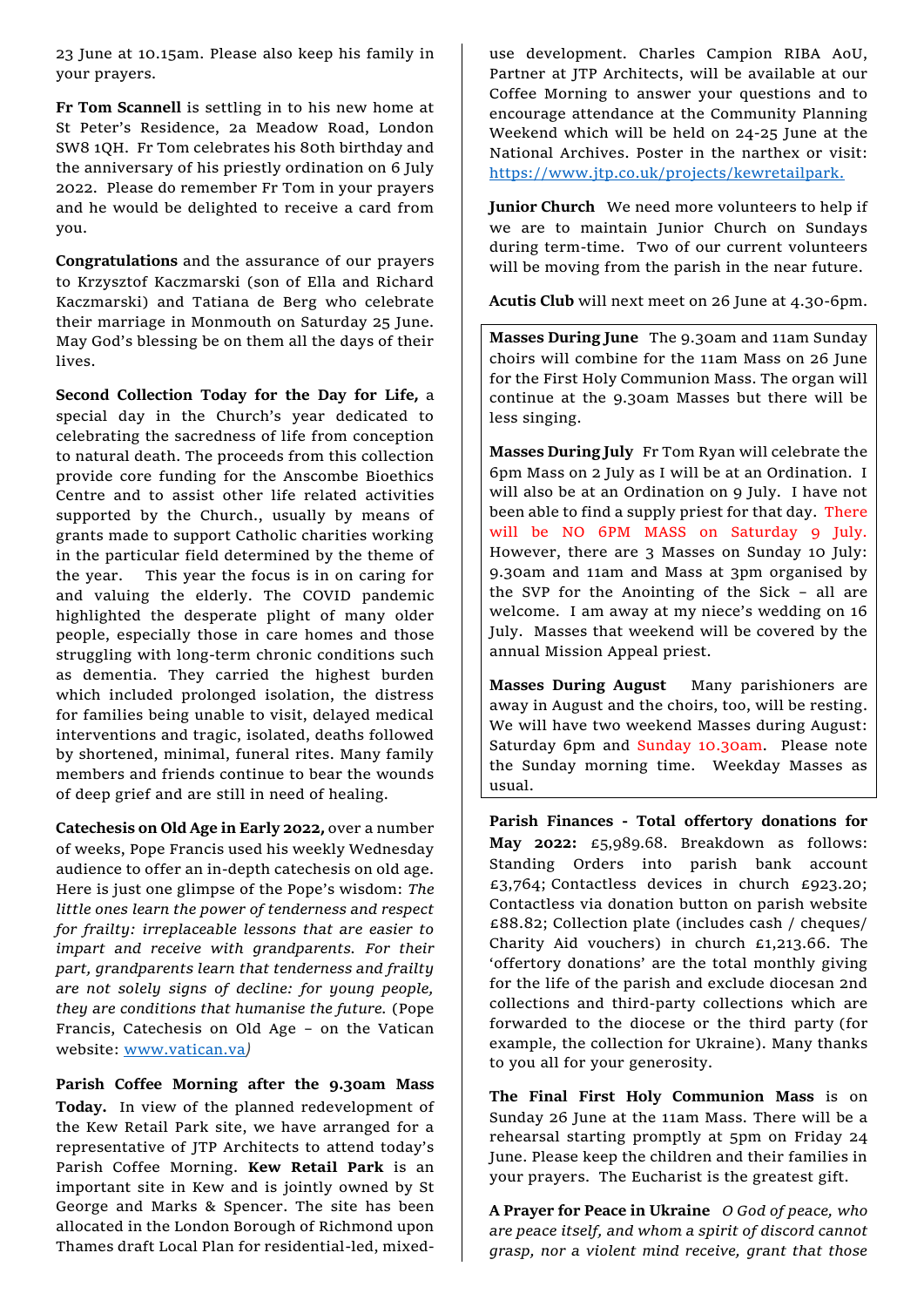*who are one in heart may persevere in what is good and that those in conflict may forget evil and so be healed. Amen.* 

**Temporary Ramp to Improve Access to the Church**

We have received quotations to install a temporary modular ramp in front of the Church in order to improve access. These quotations are in the region of  $E8,000$  (including installation costs). If anyone has any experience to share – either as a user or as a provider – please do get in touch with fr Brian or Juliet Thompson – Chair of the Parish Finance Committee: [julietlgt@gmail.com](mailto:julietlgt@gmail.com) – 020 8940 2931. As part of the longer-term refurbishment of the Parish Estate all aspects of accessibility will be considered and properly designed in the overall plan. But we need to do something now for all who come to our church and are finding access very difficult.

**Site Security** Gates across the driveway between the church and house will be installed during the summer. The cost is in the region of £2,000 +VAT.

**Journeying Together Parish Meetings** Three priorities emerged: adult formation, children & youth, and social activities. We also need to give attention to the buildings and the fabric of the church. There will be a report to the parish at the end of June on next steps in these priority areas. Please do let me know if you would be able to help or offer advice in any of these priority areas. The final Diocesan Synthesis Report is now on our website.

**Covid Protocols and Returning to 'Normal'** Please be aware of this and the need for all of us to follow sensible protocols, especially in indoor and crowded spaces. The NHS continues to be under pressure and all we can do to help does make a difference.

**Clearing the Garages behind Church and House** The time has come for another decluttering of the garages. If you are aware of items in the garages which need to be kept, please contact the parish office – either in person during office hours or by email: [kewgardens@rcaos.org.uk](mailto:kewgardens@rcaos.org.uk)We are aware of some things which need to be kept.

**'Come Home'** is a diocesan initiative to welcome back to church and Mass those who have not yet returned after the pandemic. There are two sets of materials in the narthex. One – A4 size – is a letter from the Archbishop to those attending Mass and a request to take the second – A5 size - also from the Archbishop, which is an invitation to those who are not at Mass. If you feel able, you are invited to share the invitation from the Archbishop with someone you know who might welcome a personal approach about church and Mass. These materials should have arrived in time for Pentecost. I appreciate that inviting someone you know back to

Mass can be a delicate matter. But personal contact does work. Many thanks.

**The Southwark Diocesan Pilgrimage to Lourdes** will take place between 19th and 26th August. We are sad that, like most Lourdes pilgrimages this year, we have not been able to include pilgrims who need medical support. At the same time, we are delighted to be returning to Lourdes after two years of absence. Details are available at [tangney](http://www.tangney-tours.com/pilgrimages/lourdes/catholic-association)[tours.com/pilgrimages/lourdes/catholic-](http://www.tangney-tours.com/pilgrimages/lourdes/catholic-association)

[association.](http://www.tangney-tours.com/pilgrimages/lourdes/catholic-association) Southwark contacts: Canon Ed Perera [edwardperera@rcaos.org.uk](mailto:edwardperera@rcaos.org.uk) and Bishop Paul Hendricks [paulhendricks@rcaos.org.uk.](mailto:paulhendricks@rcaos.org.uk)

**Relic Tour in September & October 2022** The relics of St Bernadette will journey on pilgrimage to England, Scotland, and Wales for the very first time. This very special once in a lifetime event will provide an opportunity for people of all ages and backgrounds to experience the special gifts and charisms of Lourdes, in a church or cathedral near them. The relics will be at St Mary's University Chapel, Strawberry Hill on 6 September, St George's Cathedral, Southwark, 19-21 October and The Friars, Aylesford 24-28 October.

**Embracing Age Fundraising Quiz Night** on Saturday 25 June, 7.30pm, at St Stephens Church in Twickenham. The Quiz Master is Sean Carey, who writes for The Chase. Tickets are £5 and are available from [embracingage.org.uk/quiz](https://a.instlytrk.com/api/trkv2?tid=N2hRVHZnMmwzc2hpcTgrUUdGRDJNZXBldUloYVBhaWpvQjBMQWZ2SXVTU2lxaGVQMUJOQ05OcUJGbUt0MEJlRUxxZzF6TkwxaTJLMURvSU1yY2tNR1YxeDNxcVNBVGhyNmVoR0JiRU5xb3A3cEVvSUtWUXliTTZNQktvaEhVVCtjZ2hRQkdLcitiTFJTckp2bEtCdkhHTmVQaDRBQ3l5Wm5JWlRxT2tnOTdDNUtsTlhaSUJ5MFltMlFndkFUdE9VWEVkbnZvaXBRaGtnS2Ivak55dWh3VzR2bVZuTndzMGdHaTllMVQwS3U4dExYTnRjN2x0MG9RVzkrTmVpZHpQOGYxL1NhTFoyVm85RzVNeXAxQWJ2K20wcGNvRWtyT0N1Unp6T1ZkRjh6MzA9) or by phoning 07735 332584. See poster in the narthex.

**'Understanding Islam the Basics'** Dr Chris Hewer will be giving a three day course on Wednesday 29 June to Friday 1 July 10am - 4pm. Tea & coffee will be provided but you are asked to bring your own lunch. The course is free but optional donations to cover costs and thank Chris are welcome. The location has not yet been decided, at the moment it is at a private home in Ham, easy to get to on the 65 bus. There are currently 5 places available. To register please email[dianamills31@gmail.com](mailto:dianamills31@gmail.com) or text or phone on 07804 866 349.

**Pope Francis on Fatherhood** *The Polish writer Jan Dobraczyński, in his book 'The Shadow of the Father', tells the story of Saint Joseph's life in the form of a novel. He uses the evocative image of a shadow to define Joseph. In his relationship to Jesus, Joseph was the earthly shadow of the heavenly Father: he watched over him and protected him, never leaving him to go his own way. We can think of Moses' words to Israel: "In the wilderness… you saw how the Lord your God carried you, just as one carries a child, all the way that you travelled" (Deut 1:31). In a similar way, Joseph acted as a father for his whole life. Fathers are not born, but made. A man does not become a father simply by bringing a child into the world, but by taking up the responsibility to care for that child. Whenever a man accepts responsibility for the life of another, in some*